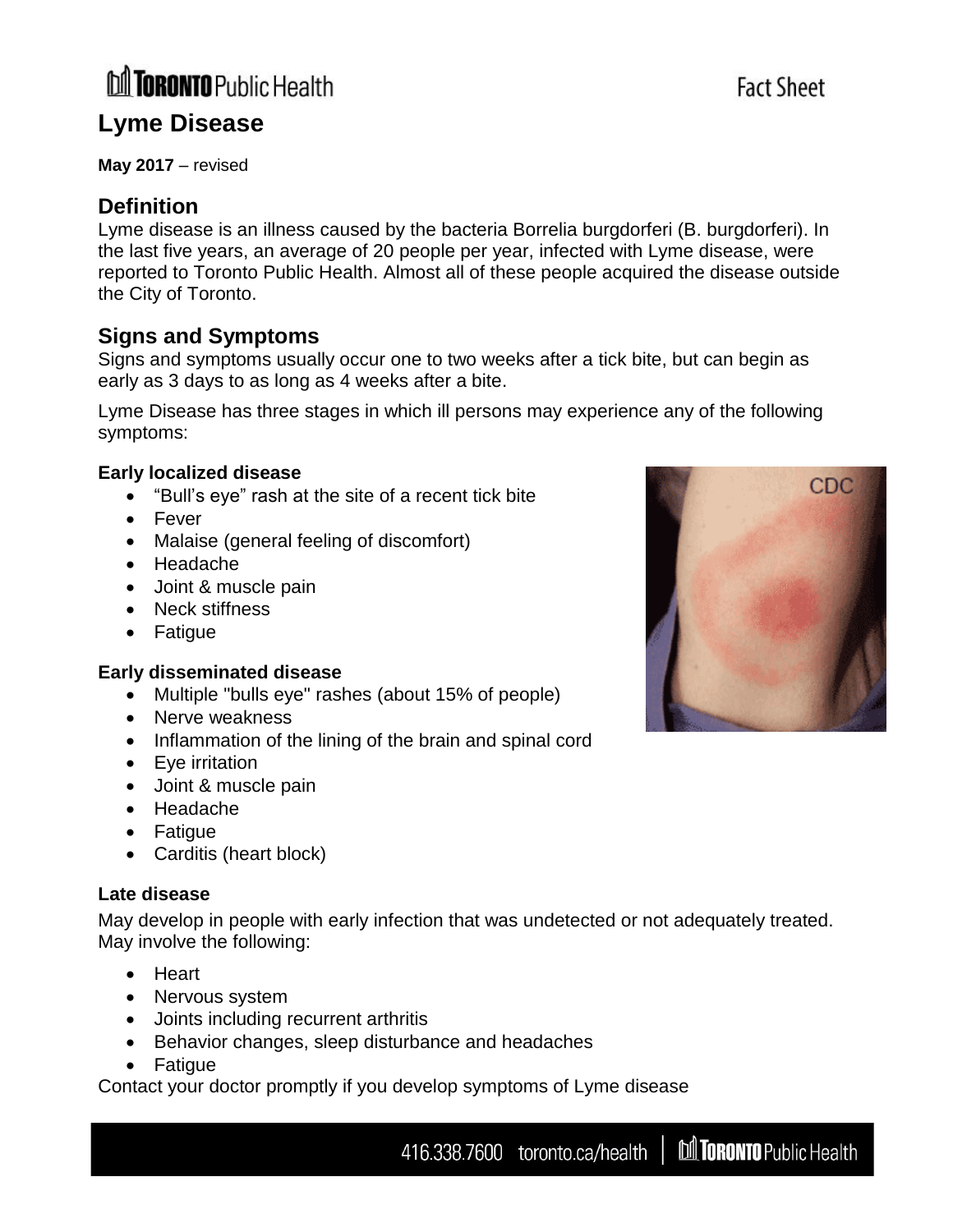# **M** TORONTO Public Health

#### **Causes**

To get Lyme disease, a person must be bitten by a blacklegged tick (or deer tick) Ixodes scapularis that is infected with the B. burgdorferi bacteria.

### **Diagnosis**

A healthcare provider will perform a clinical assessment and take a detailed history of possible tick exposure.

### **Tests**

Blood work can also be done to test for Lyme disease but should not be the sole factor in determining if someone has the disease.

### **Risk Factors**

Blacklegged ticks have recently been found in Toronto suggesting that these ticks are becoming established here. The risk of acquiring Lyme disease in Toronto is believed to be low. Ticks are found in wooded or bushy areas with lots of leaves on the ground or where there are tall grasses. Lawns, mowed grass, sports fields or paved areas are not where blacklegged ticks are usually found.

Ticks cannot fly or jump. Instead, they wait for a host (person, animal or bird), resting on the tips of grasses and shrubs. If a person brushes the spot where a tick is waiting, it quickly climbs aboard. It then finds a suitable place to bite. Ticks can attach to any part of the human body but are often found in hard to see areas such as armpits, groin and scalp.

The greatest risk of Lyme disease in Canada occurs where blacklegged ticks are found to carry the Lyme disease-causing agent. For more specific Lyme disease risk locations, see below:

- Toronto Public Health tick surveillance [http://www1.toronto.ca/wps/portal/contentonly?vgnextoid=bef2cb0ecee61510VgnV](http://www1.toronto.ca/wps/portal/contentonly?vgnextoid=bef2cb0ecee61510VgnVCM10000071d60f89RCRD&vgnextchannel=6b4b1353c70bd410VgnVCM10000071d60f89RCRD) [CM10000071d60f89RCRD&vgnextchannel=6b4b1353c70bd410VgnVCM1000007](http://www1.toronto.ca/wps/portal/contentonly?vgnextoid=bef2cb0ecee61510VgnVCM10000071d60f89RCRD&vgnextchannel=6b4b1353c70bd410VgnVCM10000071d60f89RCRD) [1d60f89RCRD](http://www1.toronto.ca/wps/portal/contentonly?vgnextoid=bef2cb0ecee61510VgnVCM10000071d60f89RCRD&vgnextchannel=6b4b1353c70bd410VgnVCM10000071d60f89RCRD)
- Public Health Ontario tick surveillance [http://www.publichealthontario.ca/en/eRepository/Lyme\\_disease\\_risk\\_areas\\_map.](http://www.publichealthontario.ca/en/eRepository/Lyme_disease_risk_areas_map.pdf) [pdf](http://www.publichealthontario.ca/en/eRepository/Lyme_disease_risk_areas_map.pdf)
- Public Health Agency of Canada tick surveillance <http://origin.phac-aspc.gc.ca/id-mi/tickinfo-eng.php#sec-2>

However, as tick populations are expanding, it is possible that Lyme disease can be picked up outside these areas. In addition ticks can travel or migrate on the bodies of animals such as birds, and therefore can be present in an area for a year in very low numbers then go away. This happens over a broad area of Ontario including Toronto.

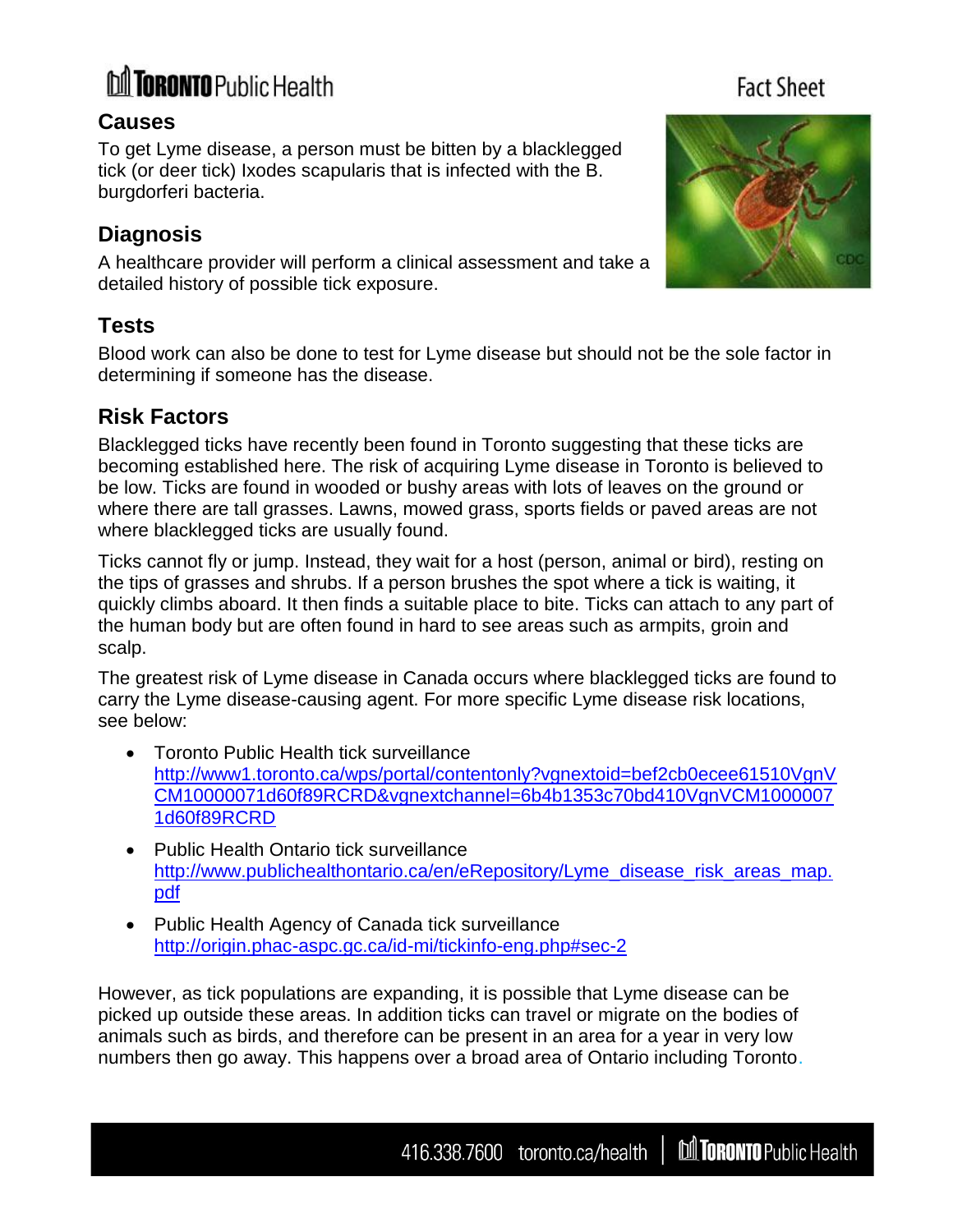# **M TORONTO** Public Health

#### **Treatment**

There are effective antibiotics available for treatment if your doctor diagnoses Lyme disease.

#### **Prevention**

If the tick was attached for 24 hours or more, your doctor may prescribe an antibiotic to prevent Lyme disease. The antibiotic must be taken within 72 hours from the time that the tick was removed.

There is no vaccine available in Canada to prevent Lyme disease.

#### **How to avoid tick bites**

- Long pants and long sleeves are recommended. Light coloured clothing may make ticks easier to spot
- Apply insect repellent containing DEET [\(http://www1.toronto.ca/wps/portal/contentonly?vgnextoid=20e5116b8c6c2510Vgn](http://www1.toronto.ca/wps/portal/contentonly?vgnextoid=20e5116b8c6c2510VgnVCM10000071d60f89RCRD) [VCM10000071d60f89RCRD\)](http://www1.toronto.ca/wps/portal/contentonly?vgnextoid=20e5116b8c6c2510VgnVCM10000071d60f89RCRD) (or icaridin) and follow the manufacturer's instructions
- After spending time outdoors in wooded or bushy areas, shower to remove ticks before they become attached. Check your full body and head for attached ticks.
- If you find a tick on your body, remove it as soon as possible [\(http://www1.toronto.ca/wps/portal/contentonly?vgnextoid=82304289cc0bd410Vgn](http://www1.toronto.ca/wps/portal/contentonly?vgnextoid=82304289cc0bd410VgnVCM10000071d60f89RCRD&vgnextchannel=6b4b1353c70bd410VgnVCM10000071d60f89RCRD) [VCM10000071d60f89RCRD&vgnextchannel=6b4b1353c70bd410VgnVCM100000](http://www1.toronto.ca/wps/portal/contentonly?vgnextoid=82304289cc0bd410VgnVCM10000071d60f89RCRD&vgnextchannel=6b4b1353c70bd410VgnVCM10000071d60f89RCRD) [71d60f89RCRD\)](http://www1.toronto.ca/wps/portal/contentonly?vgnextoid=82304289cc0bd410VgnVCM10000071d60f89RCRD&vgnextchannel=6b4b1353c70bd410VgnVCM10000071d60f89RCRD)
- Remember to also check your children and pets for ticks

#### **On your property**

- Mow the lawn regularly; remove leaf litter, brush and weeds from the edge of the lawn
- Keep tree branches and shrubs trimmed to let in more sunlight
- Move children's swing sets and sandboxes away from the woodland's edge and consider placing them on a woodchip or mulch foundation
- Ticks feed on rodents, deer and birds. Discourage rodents by sealing stonewalls and small openings around the yard. Use plantings that do not attract deer or exclude deer by fencing. Keep bird feeders away from the house.